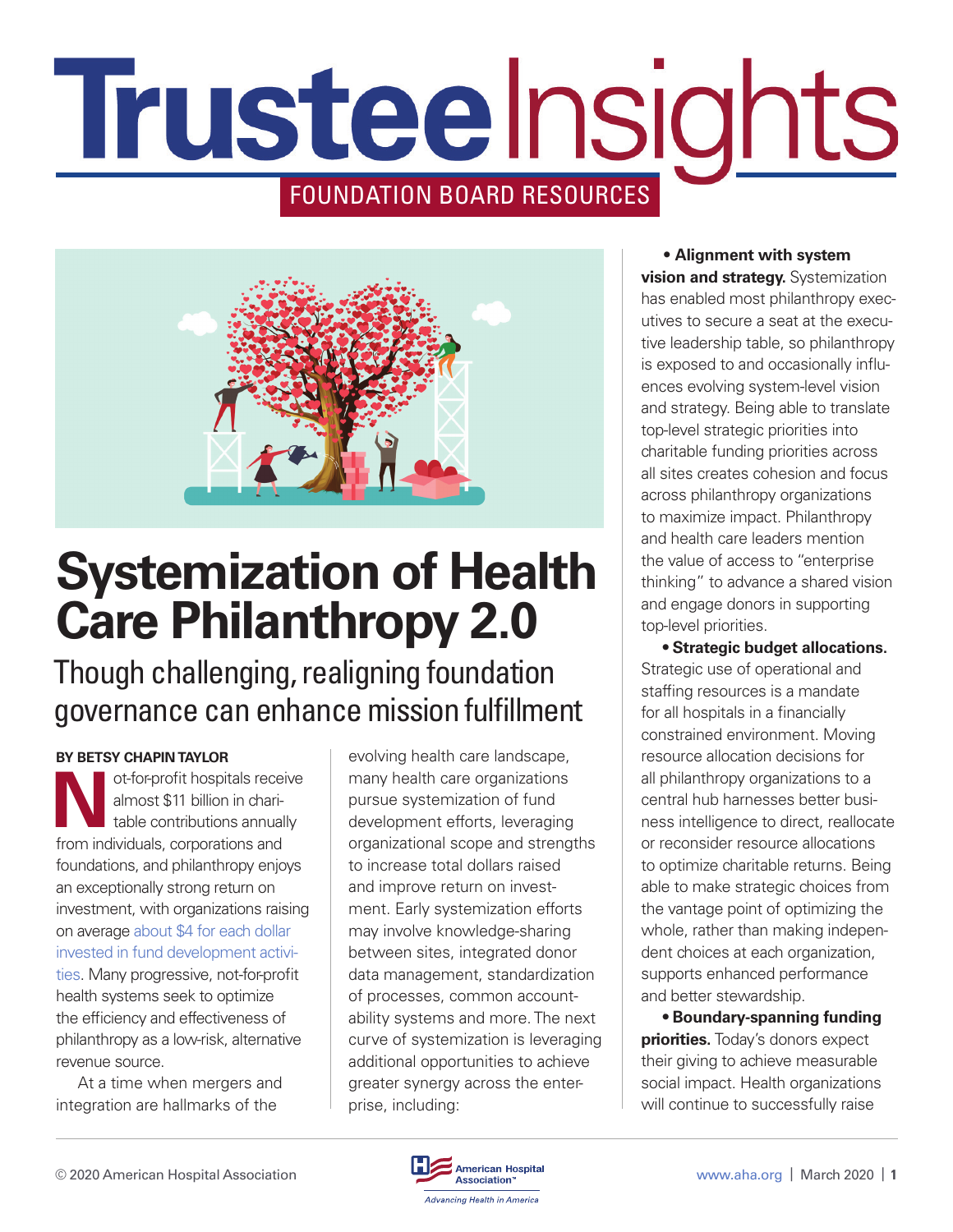### **Trustee** Insights\_

money to support local capital investments, clinical service lines and other programs. It's important to note that rising expectations around the "case for support" can provide a distinct advantage to health systems with the ability to present boundary-spanning, multisite funding opportunities for care transformation, community health impact, innovation and more.

#### **Reframing Governance**

While systemization offers a range of synergies and performance advantages, it also has its challenges—with the reframing of foundation board governance being one of the most difficult. Systemization may impact board structures, roles, decision rights and more. Systemization also can spark concerns—generally unwarranted that integration will diminish local ownership or engagement or will reduce the benefit of philanthropy on the local community. Thus, realigning foundation governance is an issue to approach with considerable sensitivity and thought.

As system philanthropy structures are formed, health care organizations must confront if or how they will reconcile having separate legal entities and differing legal structures, including independent foundations, closely related foundations and internal philanthropy departments. Some health systems dissolve legal entities and board structures to consolidate into regional or system-level structures, while other systems leave all existing legal entities and board structures intact. The methods to raising money effectively are largely indifferent to the legal structure that is chosen. Therefore, structures are generally designed to prioritize agility and decrease administrative burden while preserving local leadership engagement in discussion, deliberation and decision-making.

Randy Varju, president of Advocate Aurora Health Foundations and chief development officer for Advocate Aurora Health shares, "We have done all we can to maintain the local presence and relationship from a volunteer perspective across the entire landscape, but we have to start thinking about how we structure those resources to fulfill intent of the volunteer and to align with what we need to do today. We need to work together to think through the tough issues and to decide the best way for valuable leaders to extend their influence."

Whatever the structure, the health care foundation always has had a singular reason for being: to cultivate, secure and steward charitable funds to advance the supported health care organization. Board members also bring a distinct competitive advantage to initiating, deepening and stewarding relationships with key donors and prospects and sharing the case for charitable support. Therefore, systemization has often provided a platform to articulate a clear and consistent set of impactful board roles across all sites and, at times, refocus board roles on higher impact activities. As Fred Najjar, executive vice president and chief philanthropy officer of CommonSpirit Health, says, "Board members bring valuable influence and connections, so we prioritize positioning boards to use their unique value to focus on

philanthropy rather than to focus on administrative issues that can be a distraction. We want to use centralized services to free up board and staff resources to add efficiencies and enable everyone to practice at the top of their license. It's about making the best use of great talent."

Ultimately, most philanthropy executives and board leaders who have navigated redefining or realigning governance will tell you the strife of change and uncertainty was short-lived and was replaced by a new sense of purpose within the larger organization. David L. Flood, senior vice president and chief development officer, Intermountain Healthcare, reflected on the future state achieved following the consolidation of all Intermountain's legal entities into a single foundation and the creation of new community development organizations in their place: "Now, growing impact and stature have brought vibrance that has attracted leaders who are more open to invest their finite and precious volunteer time into our work."

### **A Framework for Deliberation**

As health care organizations consider systemization of philanthropy, it has spawned new challenges in fulfilling the governance role. To fulfill their fiduciary duty, nonprofit boards are legally and ethically charged to act in the best interests of the nonprofit organization to advance the mission. This includes being a steward of organizational assets—such as financial assets as well as intangible assets—such as organizational reputation and relationship with the community.

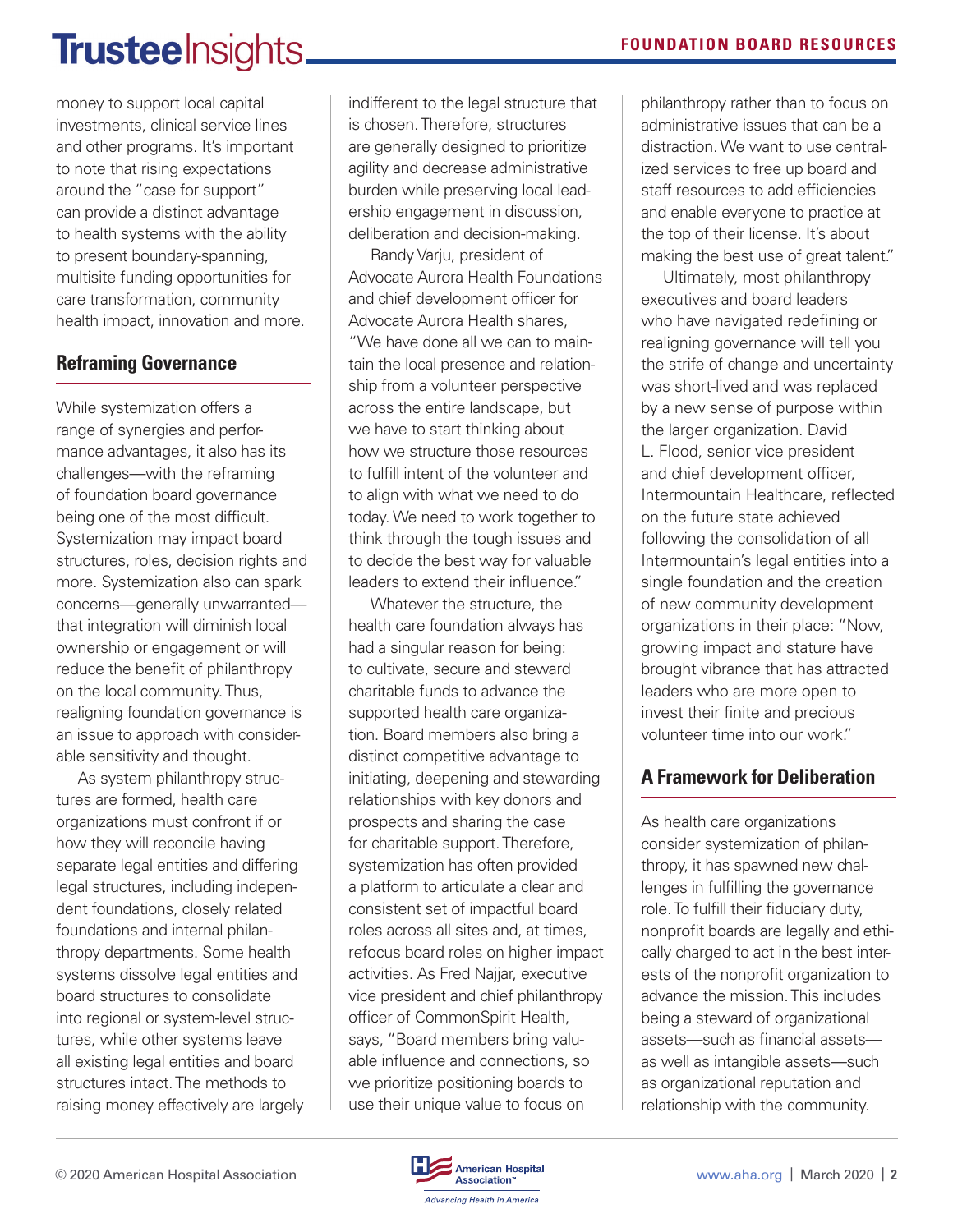### **Trusteelnsights\_**

These commitments are articulated in a three-prong litmus test as the duty of care, duty of loyalty and duty of obedience.

The *duty of care* calls board members to use the reasonable care of a prudent agent when making decisions. Fulfilling this standard may be the most clear-cut in the systemization journey as board members seek adequate information to ensure the board collectively understands relevant issues, intended outcomes and potential unintended consequences in order to participate in informed and responsible decision-making.

The *duty of loyalty* calls for faithfulness in acting in the best interests of the organization and placing organizational interest above personal interest. This standard may present a challenge for boards considering systemization, since lines between organizational interest and self-interest can get blurred. For example, there is a delicate balance as board members legitimately seek to protect the interests, culture, fulfillment of donor intent and local leadership influence of the philanthropy organization; however, debate can easily drift into areas of potential conflicts of interest as efforts simultaneously preserve board influence, control, stature and power that could provide benefit to those serving on the board. Thus, there is value to the board ensuring the debate is consistently pulled back to the question: "How can we ensure the best interests of the organization as a vehicle for mission fulfillment remain the singular focus of the dialogue and debate?"

The *duty of obedience* calls board members to faithfully fulfill

### **BOARD DISCUSSION GUIDE**

Questions to support the objective evaluation of systemization include:

- How specifically could systemization support or impede mission fulfillment?
- How could systemization provide broader opportunities or synergies?
- What negative or unintended consequences could result?
- Will this strategy support success today or sustainability in the future or both?
- How could integration honor or detract from our relationships with donors?
- How could integration drive innovation or advancement?
- How could integration address current organizational needs and challenges?
- How could systemization offer access to knowledge, resources or tools that may otherwise be outside our organization's reach?
- How could systemization add to or detract from our ability to pursue promising methods and opportunities to raise money?
- How could systemization enable scope or scale to allow our organization to achieve outcomes that would otherwise be impossible?
- How could systemization drive true organizational and mission transformation?

the mission and uphold public trust in achieving core intentions of the organization. While this standard can seem straightforward, the challenge many boards face is defining the scope and scale of the mission in the context of the evolving health care environment. For example, is the board's objective around mission fulfillment about enabling one philanthropy organization in one community to achieve its best? Or is it about making the best decisions to maximize the total pie and to increase overall organizational impact? In other words, should the board's scope of vision be about optimizing the opportunity for the part or for the whole?

If the board believes the highest and best form of mission fulfillment is maximizing total value to improve the health status of the most lives possible, does it matter whether the local organization is among those

that benefit most or whether others benefit more? Another perspective on mission fulfillment is determining the appropriate balance of achieving impact today or positioning the organization to steward assets for long-term sustainability. Adding more muddiness to the water is the fact that many organizational documents were created without anticipating today's integrated health care environment, so foundation articles of incorporation may refer to a geographically bound area that constrains the organization's potential for influence. As the board considers how it will fulfill the duty of obedience, it is determining what impact it will leave behind.

Foundation boards ultimately must uncover how integration could offer meaningful opportunities to add value to enhance mission fulfillment. The board's ability to openly confront and objectively